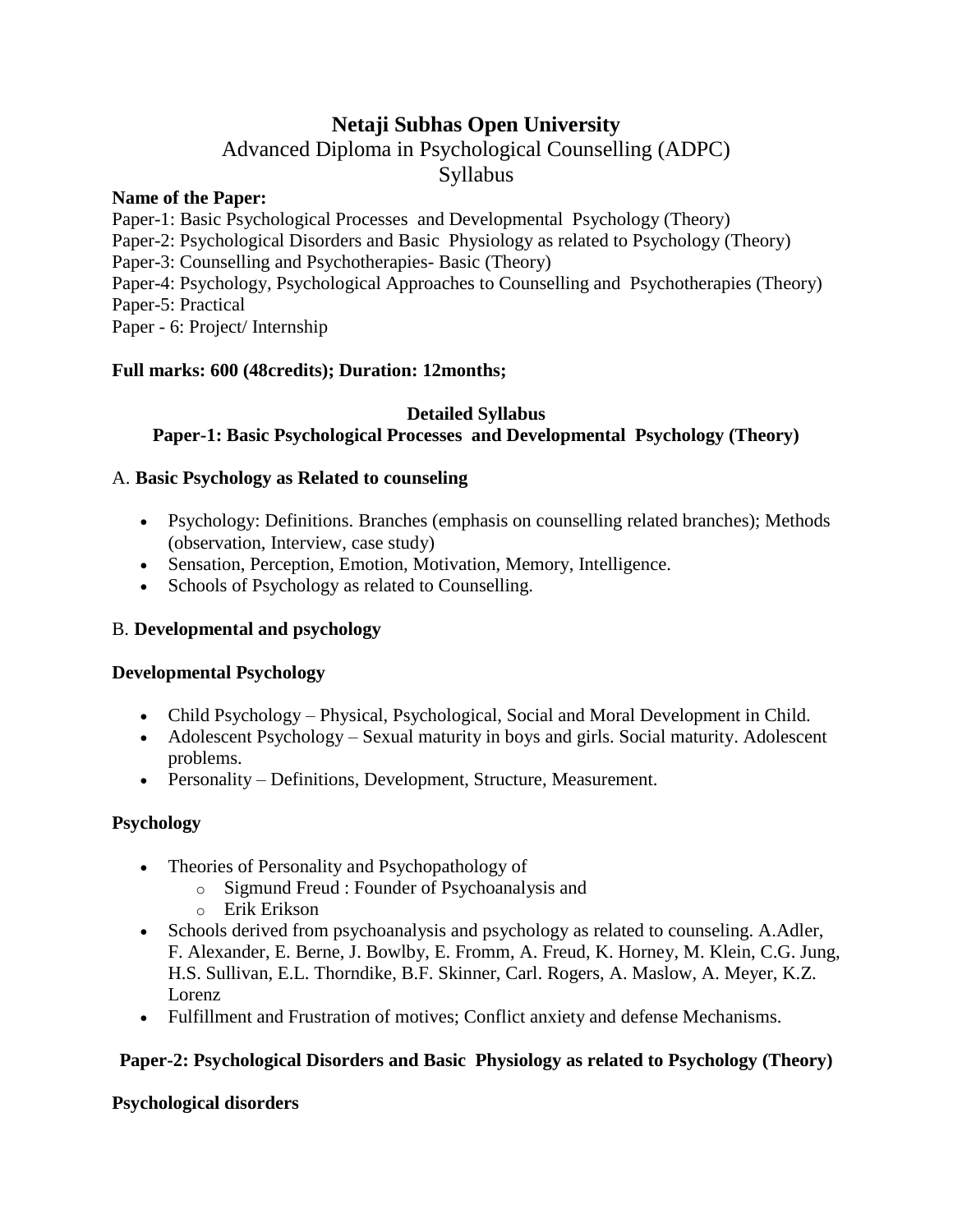- Classification of disorders.
- Neurotic disorders.
	- o Anxiety disorders
	- o Phobic disorders.
	- $\circ$  CD
	- $O<sub>Q</sub>$  P T S D
	- o Somatoform disorders
	- o Dissociative disorders
- Schizophrenic disorders and paranoid disorders
- Mood disorders.
- Organic mental disorders.
	- o Acute organic syndromes
	- o Chromic organic syndromes.
- Personality disorders.
- Drug and alcohol dependence
- Psychiatry and other specialities.
- Sexual disorders.
- Childhood and adolescent mental disorders.
- Geriatric disorders.

## **Paper-3: Counselling and Psychotherapies- Basic (Theory)**

#### **Counselling basics**

- Counselling-Introduction. Definitions purpose.
- Counselling in Medicine and Psychiatry.
- Counselling Methods and Techniques Information giving, Client centred counseling. Problem solving counseling. Cognitive-behavioural approaches. Interpersonal counseling. Psychodynamic counseling. Crisis counseling.
- Application of counselling to specific conditions Stress-induced disorders. Counselling for adjustment disorders. Grief counselling. Counselling for recent and past trauma. Prevention of psychiatric disorders. Treatment of post-traumatic disorders. Post-natal depression.
- Counselling settings Counselling in primary care. Student health, Counselling in general hospital settings. Counselling in voluntary organizations. Counselling in the work places.
- Counselling persons with communication disorders.
- Counselling persons with vision impairment and hearing problem.
- Counselling gay men and lesbians and their families.
- Ethical issues.
- Legal issues.
- Treatment planning in Counselling.
- Why psychological testing?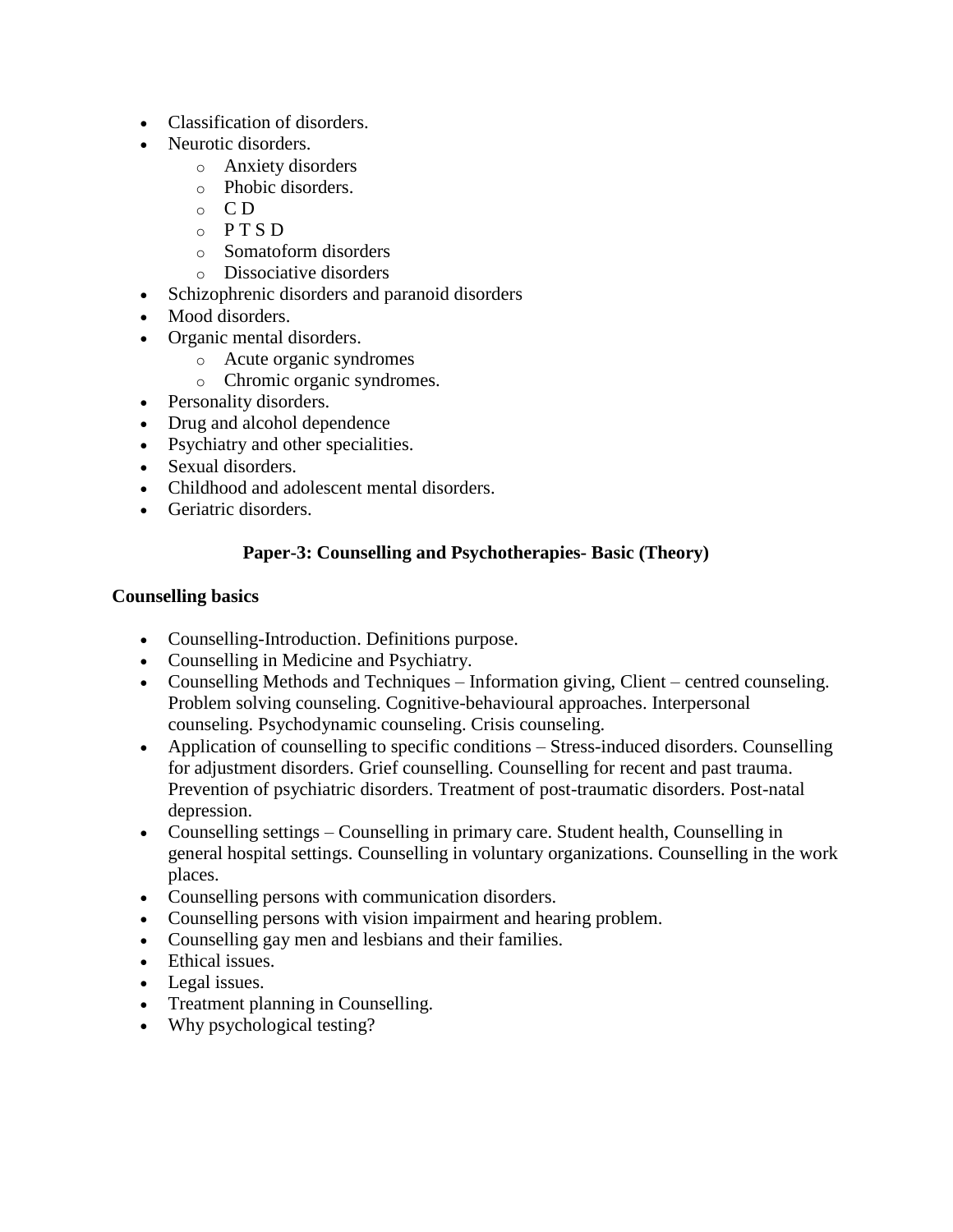#### **COUNSELLING – Specific**

- Teaching children self-control through counseling.
- Counselling victims of child abuse and their families.
- Counselling adolescents.
- Counselling persons with eating disorders.
- Counselling college students.
- Marriage and marital counseling
- Pregnancy and child birth, rearing of infant and children.
- Addiction Counselling
- Health Counselling.
- Counselling for Obsessive Compulsive Disorder.
- Counselling for phobics and other panic victims.
- Counselling of  $HIV + AIDS$  patients.
- Counselling for personality disorders.
- Counselling for the paraphilics.
- Geriatric counselling.
- Counselling about behaviour problems in Alzheimer's and other organic mental Disorders.
- Counselling for the problems related to death and dying.

#### **Paper-4: Psychology, psychological approaches to counselling and psychotherapies (theory)**

#### **BEHAVIOUR THERAPIES**

- A brief history
- Learning Definition, theories.
- Basic Principle: Social cognitive learning theories (Bandura), Therapeutic procedures, Flooding, Systematic Desensitization, Exposure Therapy, Cognitive Therapy, Reinforcement, Extinction, Punishment, Aversion Therapy, Relaxation Training, Meditation, Modeling and Social Skills Training.
- Operant conditioning.
- Behavior therapies in specific conditions Anxiety disorders, Panic disorders, Phobias, O C D, depression, eating disorders, obesity, headache, Insomnia, Stress Disorders, and Cancer.
- Behaviour Therapy in childhood disorders Autism Conduct Disorders and ADHD.

## **PSYCHOTHERAPIES**

- Psychoanalysis
- Gestalt Therapy
- CBT (Cognitive Behaviour therapy)
- IPT (Interpersonal therapy)